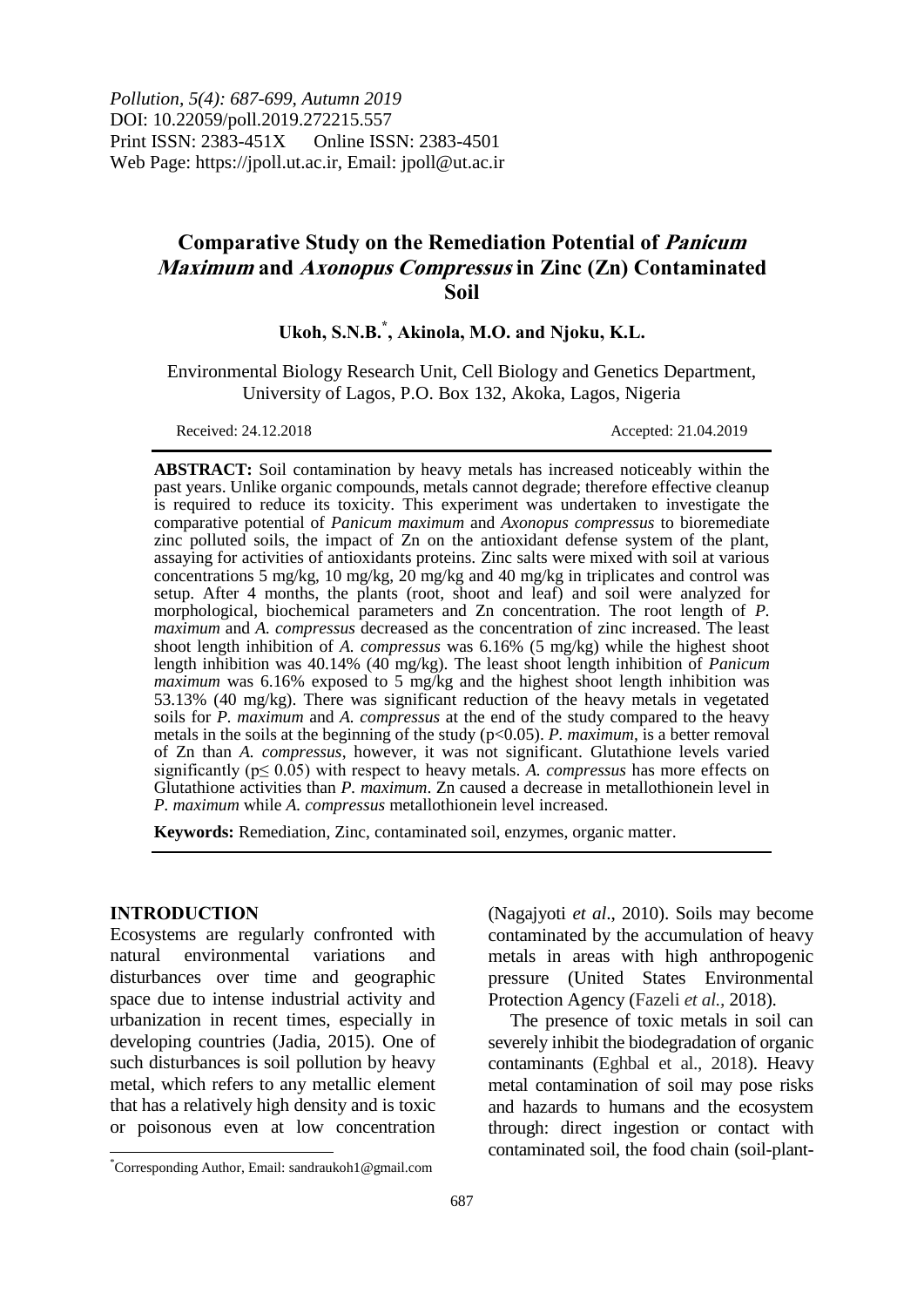human or soil-plant-animal-human), drinking of contaminated ground water, reduction in food quality (safety and marketability) via phytotoxicity, reduction in land usability for agricultural production causing food insecurity, and land tenure problems<br>(Roudposhti et al., 2016). The most (Roudposhti *et al.*, 2016). commonly heavy metals found at contaminated sites are lead (Pb), chromium (Cr), arsenic (As), zinc (Zn), cadmium (Cd), copper (Cu), mercury (Hg), and nickel (Ni) (Ghaemi et al., 2015).

Zinc is a transition metal, the  $24<sup>th</sup>$  most abundant element in the earth crust and is an essential mineral of exceptional biologic and public health importance. Zinc plays a crucial role in biological processes of all living cells (Swarnalatha and Radhakrishnan 2015)). Because of its unique properties, zinc is used in wide range of consumer, infrastructure, agricultural, and industrial products Wuana and Okeimen, (2011). However, Zinc concentrations are rising unnaturally, because of anthropogenic additions, which have deleterious effect on the environment (Fazeli *et al.,* 2018). Plants often have a Zn uptake that their systems cannot handle, due to the accumulation of Zn in soils. Zn can interrupt the activity in soils, as it negatively influences the activity of microorganisms and earthworms, thus retarding the breakdown of organic matter (Greany, 2005)

Some plants however, can accumulate very high concentrations of metals in their tissues without-showing toxicity (Klassen *et al*., 2000; Bennett *et al*., 2003). These plants are called hyper-accumulators (Aluko *et al*., 2018). Such plants can be used successfully to clean up heavy metal polluted soils if their biomass and metal content are large enough to complete remediation within a reasonable period (Ebbs and Kochian, 1998). This ability of plants to hyper-accumulate heavy metals from contaminated soil is an emerging bioremediation techniques called phytoremediation (Dada *et al*., 2015). Phytoremediation is an integrated

multidisciplinary approach to the cleanup of contaminated soils, which combines the disciplines of plant physiology, soil chemistry, and soil microbiology (Cunningham and Ow, 1996). It is costeffective, simple, ecosystem friendly, and offers aesthetic advantages and long-term applicability (Njoku *et al*., 2012).

For Plants to be used for phytoremediation, such plants must (1) extract large concentrations of heavy metals into their roots, (2) translocate the heavy metal into the surface biomass, and (3) produce a large quantity of plant biomass. In addition, remediative plants must have mechanisms to detoxify and/or tolerate high metal concentrations accumulated in their shoots. The choice of *Panicum maximum*  and *Axonopus compressus* in this study stems from the fact that grasses have multiple ramified root systems that give room for rhizospheric degradation (Njoku *et al*, 2016b; Iheme *et al*., 2017). Soil contamination by heavy metals is a worldwide problem; therefore, effective remediation approaches are necessary. Therefore, the present experiment was undertaken to investigate the potential of *Panicum maximum* and *Axonopus compressus* to bio remediate zinc polluted soils and the impact Zinc on the antioxidant defense system of the plant, measuring some protein and enzyme activities that play a major role in this defense.

## **MATERIALS AND METHODS**

The soil used for this study was sandy loam soil from University of Lagos uncultivated rain forests, identified according to the method specified by the British Standard Institution (BSI) for soil tests for civil engineering purposes, BS1337: part 2 (1990). Tufts of *Axonopus compressus* and *Panicum maximum* were obtained from University of Lagos, Akoka. They were identified by Mr Nodza George of the Herbarium Unit of the Department of Botany, University of Lagos. These tufts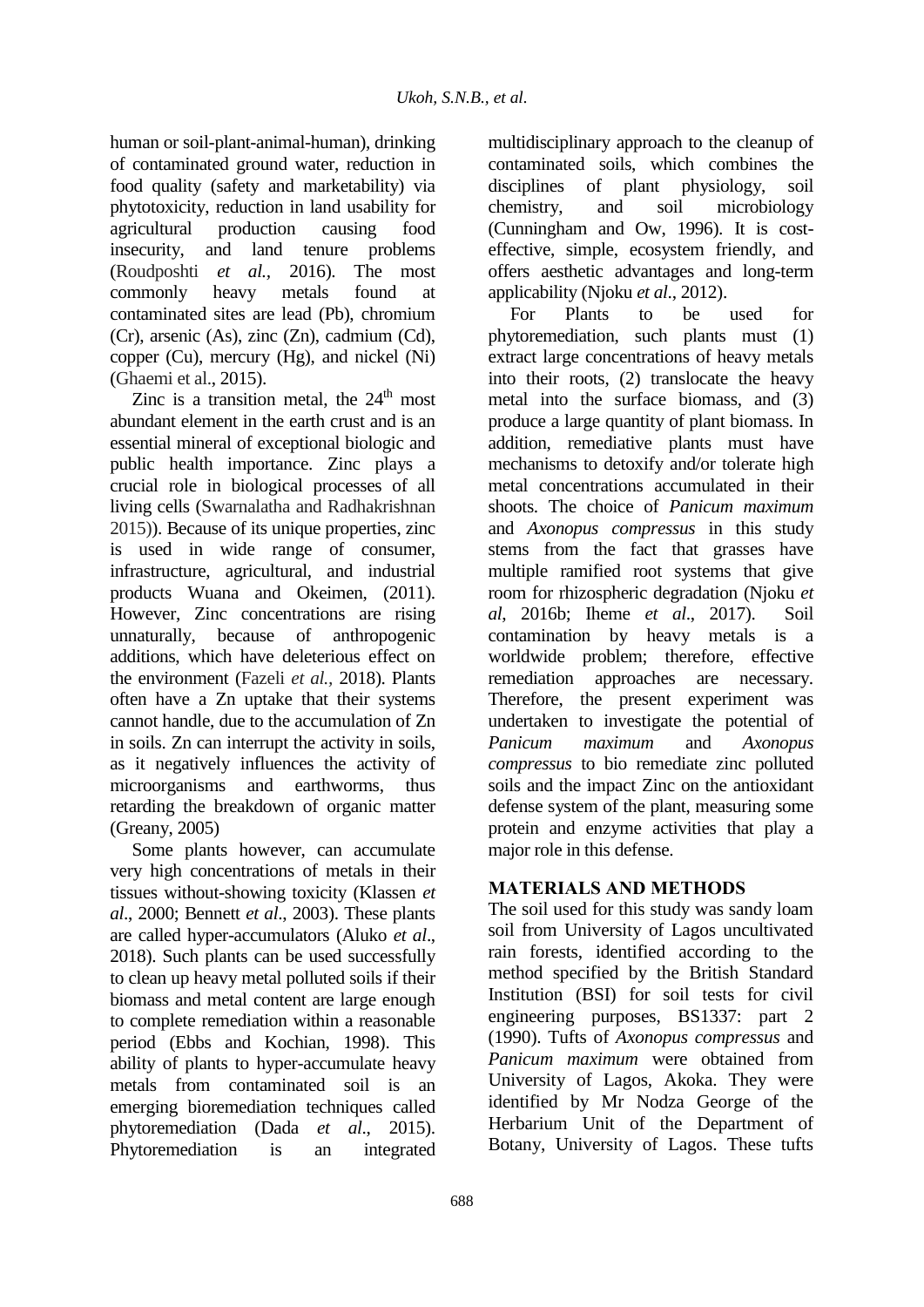were transplanted into loamy soil, watered regularly for 21 days. The heavy metal salt used in this study, Zinc (Zn) was purchased from Lazco international scientific and medical supplies Ltd. 14 Shiro street Fadeyi, Lagos Nigeria. The growth study was carried out in the botanical garden of University of Lagos (UNILAG). The heavy metal salts were mixed with soil at various concentrations 5 mg/kg, 10 mg/kg, 20 mg/kg, 40 mg/kg and 80 mg/kg (Ali *et al*., 2009). Three replicates were made for each treatment combination and for the control setup too. Three young plants of 3cm were grown in the different concentration of Zn in soils. They were allowed to grow for four months and data collected were analyzed. Those that did not survive (such as those planted in 60 mg/kg and 80 mg/kg) were removed from the experiment.

Soil physicochemical parameters such as pH, organic matter, total organic carbon and cation exchange capacity of the experimental soil in the vegetated and nonevegetated soils were analyzed. The pH of the soil sample determined using the procedure of Soil Survey Staff, (2003). The total organic carbon was determined according to the procedure of Benard *et al*. (2004) using carbon analyzer. The organic matter content was determined using the loss-on-ignition method as described by Mucha *et al*. (2005). Cation exchange capacity was measured by ammonium acetate method at a pH 7 (Soil Survey Staff, 2003). Three replicates of each plant along with control were taken. After completion of the treatment (4 months), the plants were removed from polythene bags and their parts (root, shoot and leaf) separated. These parts were analyzed for morphological, biochemical parameters and heavy metals concentration. Soil samples were also analyzed for Zn concentration using Atomic absorption spectroscopy (Adesuyi *et al*., 2015). Plant height was calculated using meter rule while leaf area of the plants was calculated by measuring the length (L) and

689

width (W) of the plants using the methods of Ogbuehi, *et al.* (2014). The relative concentrations of Zinc (Zn) in the soil, root, Stem, Leaf and shoot of *Axonopus compresus and Panicum maximum* at 120 days after planting were calculated as mean and standard error of the data obtained. The amount of lead (%) lost in the vegetated and none-vegetated soil was estimated as percentage loss of heavy metals in the soil.

Bioconcentration factor  $(BCF)$  = concentration of heavy metals in the roots/concentration of the respective soil (Yoon *et al*., 2006). Biological accumulation coefficient (BAC) is the metal concentration in shoots/metal concentration in soil. BAC factors greater than one  $(>1)$  indicates that the plant species has the ability to store metals from the soil into the shoots (Khan and Uzair, 2013). Translocation factor (TF) is the metal concentrations in the shoot/metal concentration in root. TF values greater than one (>1) indicate that the species has potential to accumulate heavy metals (Khan and Uzair, 2013). Determination of Reduced Glutathione was analyzed as described by Bulaj *et al*. (1998). Determination of metallothionein was done using the silver saturation method Scheuhammer and Cherian (1991). Total protein was determined by Biuret Method according the method of Al-Moaikal *et al.,* (2012). Glutathione S-transferase (GST) activity was calculated as described by Habig *et al*. (1974). Two-way Analysis of Variance (ANOVA) was employed to test the group means' differences with Turkey's multiple comparison tests was used to determine the significant variations among the means. Statistical significance differences was tested at p<0.05. All analyses were carried out, using SPSS 21.0.

## **RESULTS AND DISCUSSION**

Plant roots serve the functions of anchorage, nutrients and water absorption for growth and development. Heavy metals are known to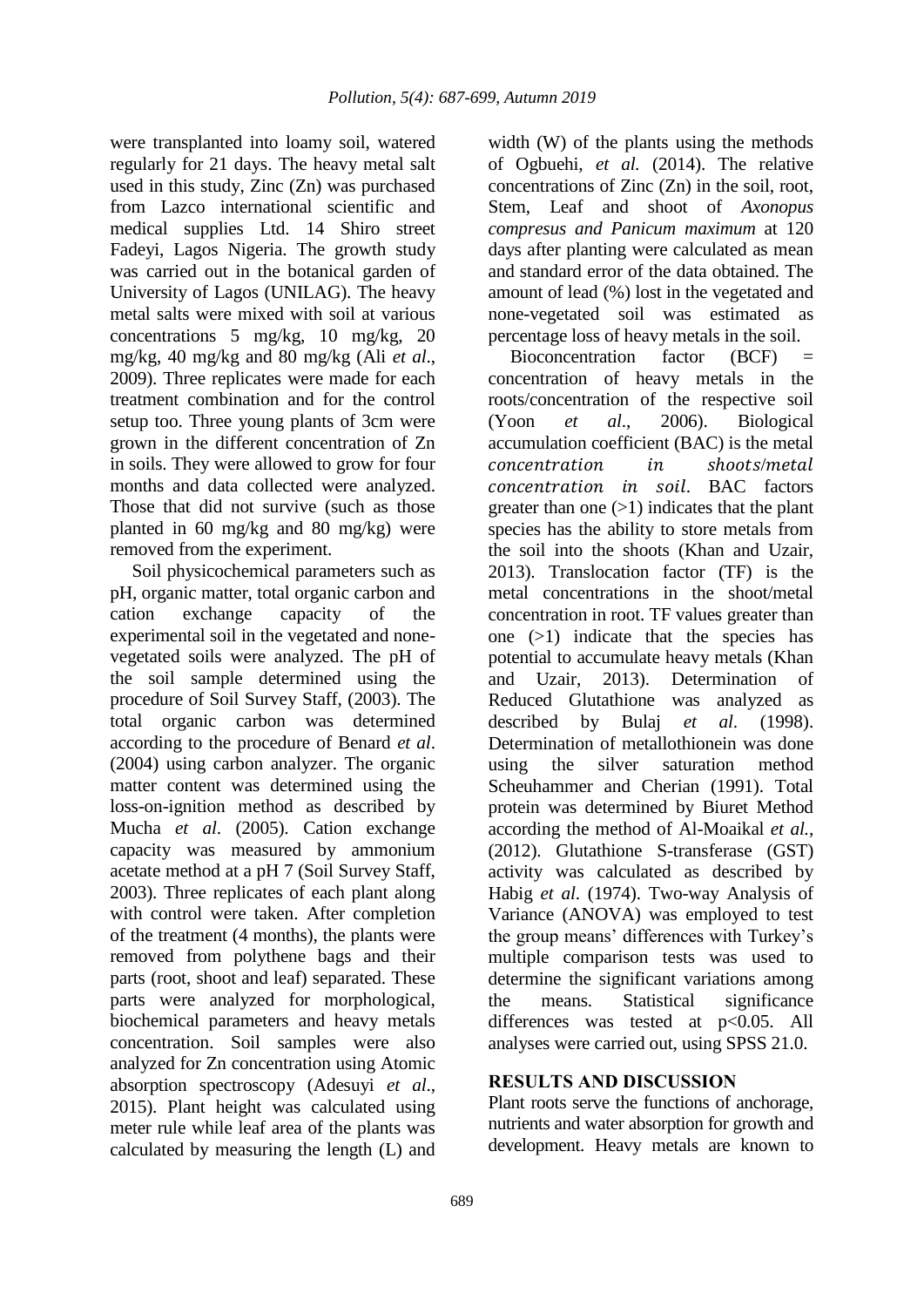reduce and disturb root system (Singh *et al*., 2013). Zinc though an essential element for plant growth, however at higher concentrations, Zn shows toxicity symptoms that inhibiting root growth (Bradshaw, 1981 and Baker, 1978). The root length of both *P. maximum* and *A. compressus* generally decreased significantly at (P≤0.05) as the concentration of Zn in the soil increased (table 1). For *P. maximum* the root length was 35.00±2.65 cm (control) and it decreased to 20.67±0.68 cm in 40 mg/kg. Root length for *A. compressus* also decreased from  $32.00 \pm 1.00$  cm (control) to  $15.000 \pm 1.53$  cm in 40 mg/kg. Root inhibition was highest in *A. compressus* (53.13%) at 40mg/kg and in *P.maximum* was 40.94% in 40 mg/kg of Zn contamination. 5 mg/kg zinc contaminated soil had the lowest root inhibition of both plants *P. maximum* and *A.compressus* plants, respectively. The reduction in root length is due to the accumulation of heavy metal within the root system, (Barcelo and Poschenrieder, 1990) has reported that Zinc toxicity was marked in root system particularly in root blunt, thickening and caused restraint on both cell division and cell elongation due to accumulation of heavy metal within the root.) Arias *et al*. (2010) reported significantly inhibited root elongation in Mesquite (*Prosopis sp*.).

Shoot length was significantly difference for both plants *A. compressus*

(3.80%)

(23.80%)

(25.71%)

(40.94%)

10  $26.67 \pm 1.20^b$ 

20  $26.00 \pm 3.22^b$ 

40  $20.67 \pm 0.67$ <sup>c</sup>

and *P.maximum* at the different levels of Zn contamination 5 mg/kg, 10 mg/kg, 20 mg/kg and 40 mg/kg  $p \le 0.05$ ).

The leaf area of *P. maximum* in Zn contaminated soil decreased from  $49.55\pm0.99$  cm<sup>2</sup> (control) to  $30.89\pm4.11$  $\text{cm}^2$  (37.66% reduction) in 40mg/kg contamination while the Leaf area of *A. compressus* decreased from 16.98±25.25 cm<sup>2</sup> (control) to  $13.01 \pm 4.97$  cm<sup>2</sup> (23.38%) reduction) in 40mg/kg contamination. This reduction in leaf area was highest in *P. maximum* compared to *A. compressus*. This suggest that *A. compressus* is more susceptible to Zn toxicity than *P.maximum*.

The decrease in shoot length and leaf areas with increasing concentration of heavy metals may be due the fact that once heavy metals pass through the plasma membrane, they could immediately interact with all metabolic processes in the cytosol. Godbold and Huttermann (1985) reported that increasing zinc levels in culture solution decreased the shoot to root ratios and translocation of Zn, Fe, Mg, K, P and Ca and caused accumulation of these nutrients in the root. Pearson and Rengel (1995) indicated that higher concentration of zinc affected the leaf and the root morphology. They suggested that the zinc supply from the roots into the leaves of different ages might be determined by the relative transpiration rate of the leaves.

(6.06%)

 $41.78 \pm 1.86^b$ (15.68%)

 $38.22 \pm 4.99$ <sup>bc</sup> (22.87%)

 $30.89 \pm 4.11$ <sup>c</sup> (37.66%)

(5.17%)

 $15.46 \pm 0.31$ <sup>a</sup> (8.95%)

 $11.47 \pm 2.18$ <sup>b</sup> (32.45%)

 $13.01 \pm 4.97$ <sup>t</sup> (23.38%)

|                    |                                  |                                     | <i>Haamani</i> and <i>A</i> . compressus |                               |                                          |                                                     |
|--------------------|----------------------------------|-------------------------------------|------------------------------------------|-------------------------------|------------------------------------------|-----------------------------------------------------|
| <b>Conc. Level</b> | Root Length (cm)                 |                                     | Shoot Length (cm)                        |                               | Leaf Area $(cm2)$                        |                                                     |
| (mg/kg)            | P. maximum                       | A. compressus                       | P. maximum                               | A. compressus                 | P. maximum                               | A. compressus                                       |
| Control            | $35.00 + 2.65^{\circ}$           | $32.00 \pm 1.000^a$                 | $75.17 \pm 2.13^{\text{a}}$              | $16.00 \pm 0.58$ <sup>a</sup> | $49.55 \pm 0.99^{\mathrm{a}}$            | $16.98 \pm 25.25^{\circ}$                           |
|                    | $33.67 \pm 1.20^{ab}$<br>(2.000) | $30.03 \pm 1.56^{\circ}$<br>(6.160) | $30.03 \pm 1.56^{\circ}$<br>(6.160)      | $54.33 + 6.33^b$<br>(27.720)  | $15.03 \pm 0.54$ <sup>a</sup><br>(0.001) | $46.99 \pm 4.25^{ab}$<br>$\sqrt{5}$ 170/ $\sqrt{2}$ |

(6.16%)

 $47.43 \pm 2.12^b$ (36.90%)

 $46.90 \pm 8.39$ <sup>b</sup> (37.61%)

 $45.00\pm6.62$ <sup>b</sup> (40.14%)

(27.72%)

 $12.67{\pm}1.86^b$ (20.81%)

 $11.50\pm3.01^{b}$ (28.13%)

 $10.00\pm3.28^{b}$ (37.50%)

**Table 1. Effect of the different concentration of Zn on root lengths, shoot lengths and leaf areas of** *P. maximum* **and** *A. compressus*

Means with the same superscript along the column have no significant difference ( $p \le 0.05$ ).

(6.16%)

 $27.67 \pm 1.53^b$ (13.53%)

 $20.33 \pm 2.91$ <sup>c</sup> (36.47%)

 $15.00 \pm 1.53$ <sup>d</sup> (53.13%)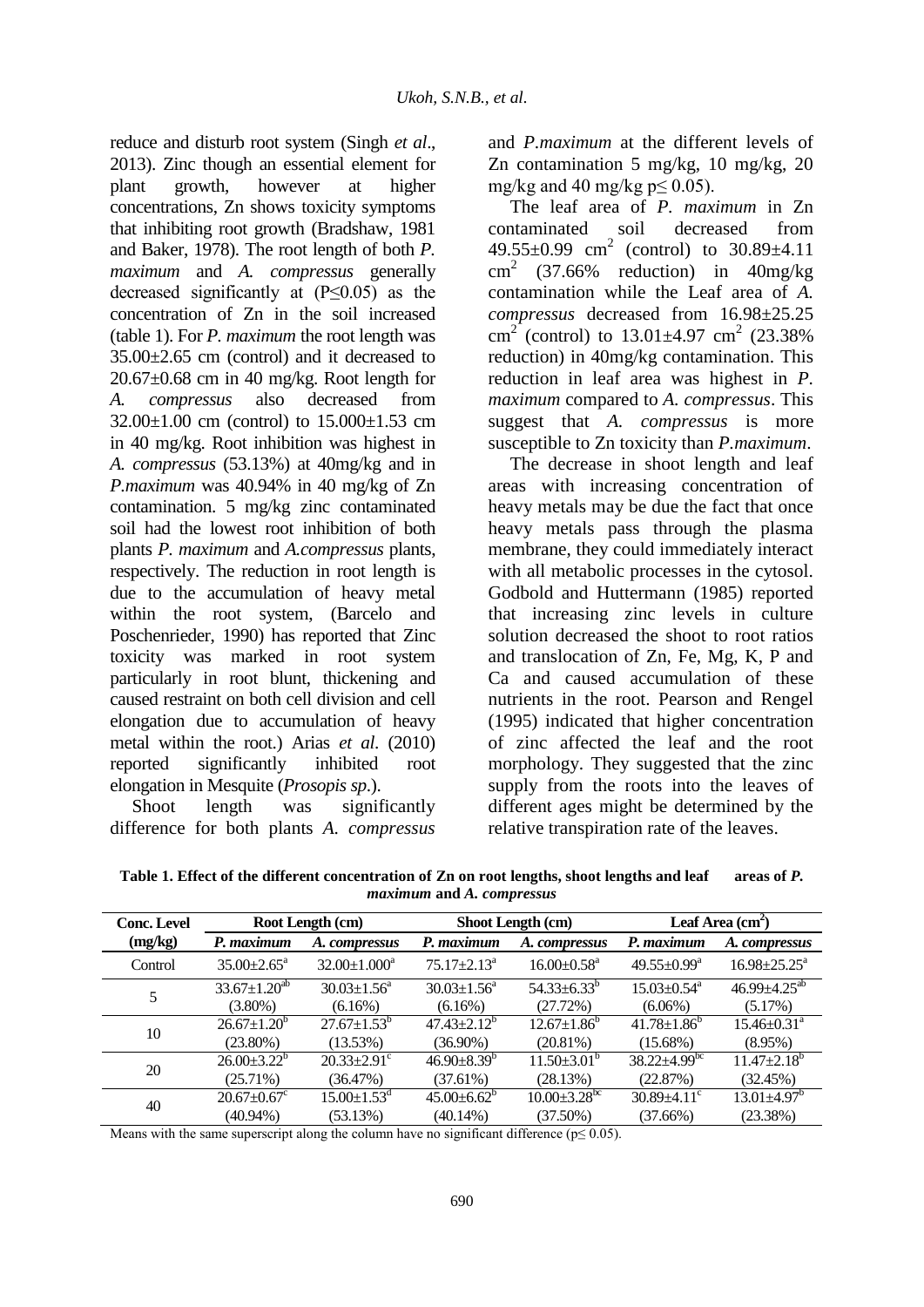Soil pH is known to affect plant uptake of most trace elements from soil by directly or indirectly influencing the sorption– desorption and complex formation (Kushwaha *et al*., 2015). Table 2 shows that pH value increased as the Zn concentration increases in the contaminated soil. Also there was increment in the pH of the nonvegetated heavy metals contaminated soil*,*  however, further significant increase in the pH of zinc contaminated soils vegetated with the two grasses (P<0.05). Generally, *P. maximum* have more positive impact on soil pH than *A. Compressus*. This study corroborates the work of Javed (2011), that the shoots of *Elodea canadensis* and *Eriophorum angustifolium* roots cause an increase in the pH of the surrounding heavy metal contaminated medium.

The soil organic matter at the initial day (day 0) and final day (120 DAP) in the vegetated and non-vegetated soils is presented in Table 3. As the concentration of Zn added to the soil increased, initial soil organic matter decreased from 87.750±0.076 (control) to  $84.89\pm0.052$  (40 mg/kg lead) contamination). The highest organic matter increase of *P. maximum* was 42.69% in 10 kg/mg zinc contamination and the highest organic matter increase of *A. compressus* was 36.69% in 5 mg/kg zinc contamination. There were significance difference between the organic matter content of *A. compressus* and *P. maximum* at the different contamination in the vegetated soils (P≤0.05). The organic matter in the solid phase, especially the humic compounds of high molecular weight, strongly retains the metals in soils and reduces its availability (Ross, 1994). Hence, bioavailability of metals is inversely proportional to the organic matter in soils (Kushwaha *et al*., 2015). This finding corroborated that of Efe and Elenwo (2014) in their phytoremediating study of crude oil using *A. compressus* and ascribed the enhanced accumulation of organic matter to shielding of leaves from after the 90 days and the decomposition of

such leaves increased the organic matter composition of the vegetated soil more than the non-vegetated soil.

Soil cation exchange capacity (Table 4) at the beginning of the study was generally and significantly lower than at the end of the study after 120 days ( $p<0.05$ ). The final day (day 120) cation exchange capacity of the vegetated soils containing *P. maximum* and *A. compressus* respectively were significantly higher at the end of the study than the soils without plants (control) p≤0.05. The highest impact of *P. maximum* and *A. compressus* on the cation exchange capacity of zinc contaminated soil was observed in 40 kg/mg contamination respectively. Also, there was significant difference between the contribution of both *P. maximum* and *A. compressus* to cation exchange capacity of the soils for each level of treatments (p<0.05). Hasegawa *et al*., (2016), states that cation exchange capacity (CEC) is a dominant factor in heavy metals retention, which depends on soil types, amounts, and types of different colloids present and on the CEC of the colloids. Fontes *et al*. (2000) reported that the capacity of soils for adsorbing heavy metals is correlated with their CEC, hence the greater the CEC values, the more exchange sites on soil minerals will be available for metal retention.

The quantity of zinc in the soils before and after the growth of the plants is presented in Table 5. The zinc level in the soil at day 0 was significantly higher than the zinc level in the soil without plant at the end of the study  $(p<0.05)$ . Also, there was more significant reduction of the heavy metals in vegetated soils for both *P. maximum* and *A. compressus* at the end of the study compared to the to the heavy metals in the soils at the beginning of the study (p<0.05). *A. compressus* has a higher Zn removal potential than *P. maximum*, although, it was not significant. The study corroborates the study of Chijoke-Osuji *et al.,* (2017) that *Axonopus*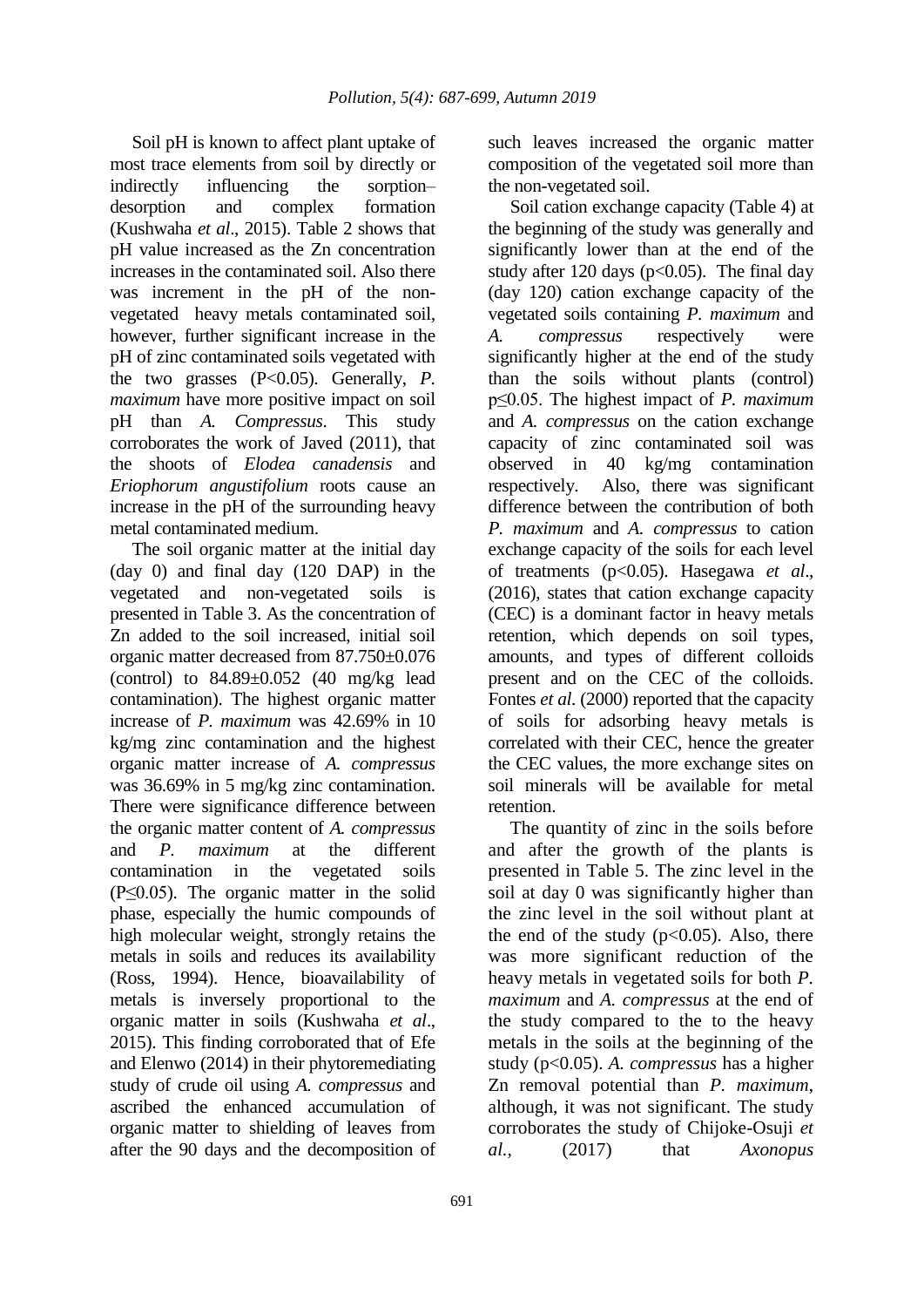#### *Ukoh, S.N.B., et al.*

| <b>Conc. Level</b><br>mg/kg | Initial soil pH     | Final pH in soil without<br><b>plants</b><br>(% change from initial<br>after 120 days) | Final pH in soil with $P$ .<br>maximum<br>(% change from initial<br>after 120 days) | Final pH in soil with $A$ .<br>compressus<br>(% change from initial<br>after 120 days) |
|-----------------------------|---------------------|----------------------------------------------------------------------------------------|-------------------------------------------------------------------------------------|----------------------------------------------------------------------------------------|
| Control                     | $6.697 \pm 0.064^b$ | $6.913 \pm 0.029$ <sup>a</sup><br>$(3.20\%)$                                           | $6.777 \pm 0.022^b$ (2.01%)                                                         | $6.750 \pm 0.020^{\circ}$<br>$(2.41\%)$                                                |
| 5                           | $6.507 \pm 0.015^b$ | $6.667 \pm 0.015^a$<br>$(2.40\%)$                                                      | $6.760 \pm 0.025$ <sup>a</sup><br>$(1.38\%)$                                        | $6.820 \pm 0.035^{\text{a}}$<br>$(2.24\%)$                                             |
| 10                          | $6.457 \pm 0.018^b$ | $6.697 \pm 0.023$ <sup>a</sup><br>$(3.58\%)$                                           | $6.737 \pm 0.032$ <sup>a</sup><br>(0.59)                                            | $6.763 \pm 0.063$ <sup>a</sup><br>$(0.98\%)$                                           |
| 20                          | $6.423 \pm 0.003^b$ | $6.603 \pm 0.009^a$<br>(2.73%)                                                         | $6.693 \pm 0.009^a$<br>$(1.34\%)$                                                   | $6.733 \pm 0.064$ <sup>a</sup><br>(1.93%)                                              |
| 40                          | $6.403 \pm 0.007$   | $6.533 \pm 0.013^b$<br>$(1.99\%)$                                                      | $6.650 \pm 0.021$ <sup>a</sup><br>$(1.76\%)$                                        | $6.653 \pm 0.026$ <sup>a</sup><br>$(1.80\%)$                                           |

#### **Table 2. Soil pH values of the initial day of treatment with Zn and the final day in the vegetated and none-vegetated soils.**

Means with the same superscript along the row have no significant difference ( $p \le 0.05$ ).

#### **Table 3. Effects of** *P. maximum* **and** *A. compressus* **on the soil total organic matter content of the Zn contaminated soils**

| Conc.<br><b>Level</b><br>(mg/kg) | <b>Initial soil</b><br>total organic<br>matter content<br>$(\%Change)$ | <b>Final total organic</b><br>matter content in soil<br>without plants<br>(% change from initial<br>after 120 days) | <b>Final total organic</b><br>matter content in soil<br>with P. maximum<br>(% change from<br>initial after 120 days) | <b>Final total organic</b><br>matter content in soil<br>with A. compressus<br>(% change from initial<br>after 120 days) |
|----------------------------------|------------------------------------------------------------------------|---------------------------------------------------------------------------------------------------------------------|----------------------------------------------------------------------------------------------------------------------|-------------------------------------------------------------------------------------------------------------------------|
| Control                          | $87.750 \pm 0.076^a$                                                   | $7.730 \pm 0.096$ <sup>c</sup><br>(91.19%)                                                                          | $9.527 \pm 2.182$ <sup>c</sup><br>$(18.865\%)$                                                                       | $17.583 \pm 1.458$ <sup>b</sup><br>$(56.04\%)$                                                                          |
| 5                                | $86.013 \pm 0.148$ <sup>a</sup>                                        | $8.673 \pm 1.935$ <sup>b</sup><br>$(89.92\%)$                                                                       | $10.800 \pm 0.824^b$<br>(19.69%)                                                                                     | $13.700 \pm 1.137^b$<br>(36.69%)                                                                                        |
| 10                               | $85.693 \pm 0.226^{a*}$                                                | $4.883 \pm 1.507^{b*}$<br>$(93.68\%)$                                                                               | $8.520 \pm 1.417$ <sup>b</sup><br>(42.69%)                                                                           | $8.067 \pm 2.085^{\circ}$<br>$(2.06\%)$                                                                                 |
| 20                               | $84.893 \pm 0.052^{a*}$                                                | $12.300 \pm 1.400^{b*}$<br>$(85.51\%)$                                                                              | $8.863 \pm 2.472^b$<br>(38.78%)                                                                                      | $10.100 \pm 0.758^{\rm b}$<br>(21.78%)                                                                                  |
| 40                               | $84.893 \pm 0.052^{a*}$                                                | $12.300 \pm 1.400^{b*}$<br>$(85.51\%)$                                                                              | $\overline{11.937} \pm 1.783^b$<br>$(-3.04\%)$                                                                       | $6.167 \pm 2.009^{b*}$<br>$(-99.45%)$                                                                                   |

Means with the same superscript along the row have no significant difference while asterisk have significant difference between the treatments ( $p \le 0.05$ )

| Table 4. Effects of P. maximum and A. compressus on soil cation exchange capacity of the Zn contaminated soils |  |  |  |
|----------------------------------------------------------------------------------------------------------------|--|--|--|
|                                                                                                                |  |  |  |

| Conc.<br>Level<br>(mg/kg) | <b>Initial soil</b><br>cation<br>exchange<br>capacity | <b>Final cation</b><br>exchange capacity in<br>soil without plants<br>(% change from<br>initial after 120 days) | <b>Final cation exchange</b><br>capacity in soil with P.<br><i>maximum</i> (% change<br>from initial after 120<br>days) | <b>Final cation exchange</b><br>capacity in soil with $A$ .<br>compressus<br>(% change from initial<br>after 120 days) |
|---------------------------|-------------------------------------------------------|-----------------------------------------------------------------------------------------------------------------|-------------------------------------------------------------------------------------------------------------------------|------------------------------------------------------------------------------------------------------------------------|
| Control                   | $16.000 \pm 0.116^b$                                  | $192.877 \pm 0.007$ <sup>a</sup><br>(1105.48%)                                                                  | $257.157 \pm 64.287$ <sup>a</sup><br>(1507.23%)                                                                         | $225.013 \pm 2.133$ <sup>a</sup><br>$(1306.33\%)$                                                                      |
| 5                         | $38.747 \pm 1.006^{b*}$                               | $225.013 \pm 0.000^a$<br>(480.72%)                                                                              | 272.800±0.000 <sup>a</sup><br>$(604.06\%)$                                                                              | $235.013 \pm 2.143^a$<br>(506.53%)                                                                                     |
| 10                        | $43.747 \pm 0.081$ <sup>b*</sup>                      | $230.870 \pm 3.143$ <sup>a</sup><br>(427.74%)                                                                   | $282.800\pm0.000^a$<br>$(546.44\%)$                                                                                     | 245.133±3.430 <sup>a</sup><br>$(460.34\%)$                                                                             |
| 20                        | $43.413 \pm 0.058$ <sup>b*</sup>                      | $257.157 \pm 0.000^a$<br>(492.35%)                                                                              | $292.700 \pm 0.000^a$<br>$(574.22\%)$                                                                                   | $262.700 \pm 0.000$ <sup>a</sup><br>(505.12%)                                                                          |
| 40                        | $43.007 \pm 0.094$ <sup>b*</sup>                      | $277.567 \pm 2.143^a$<br>$(545.40\%)$                                                                           | $292.870\pm0.000^a$<br>(580.98%)                                                                                        | $265.133 \pm 2.433$ <sup>a</sup><br>(516.49%)                                                                          |

Means with the same superscript along the row have no significant while asterisk have significant difference within the column ( $p \leq 0.05$ )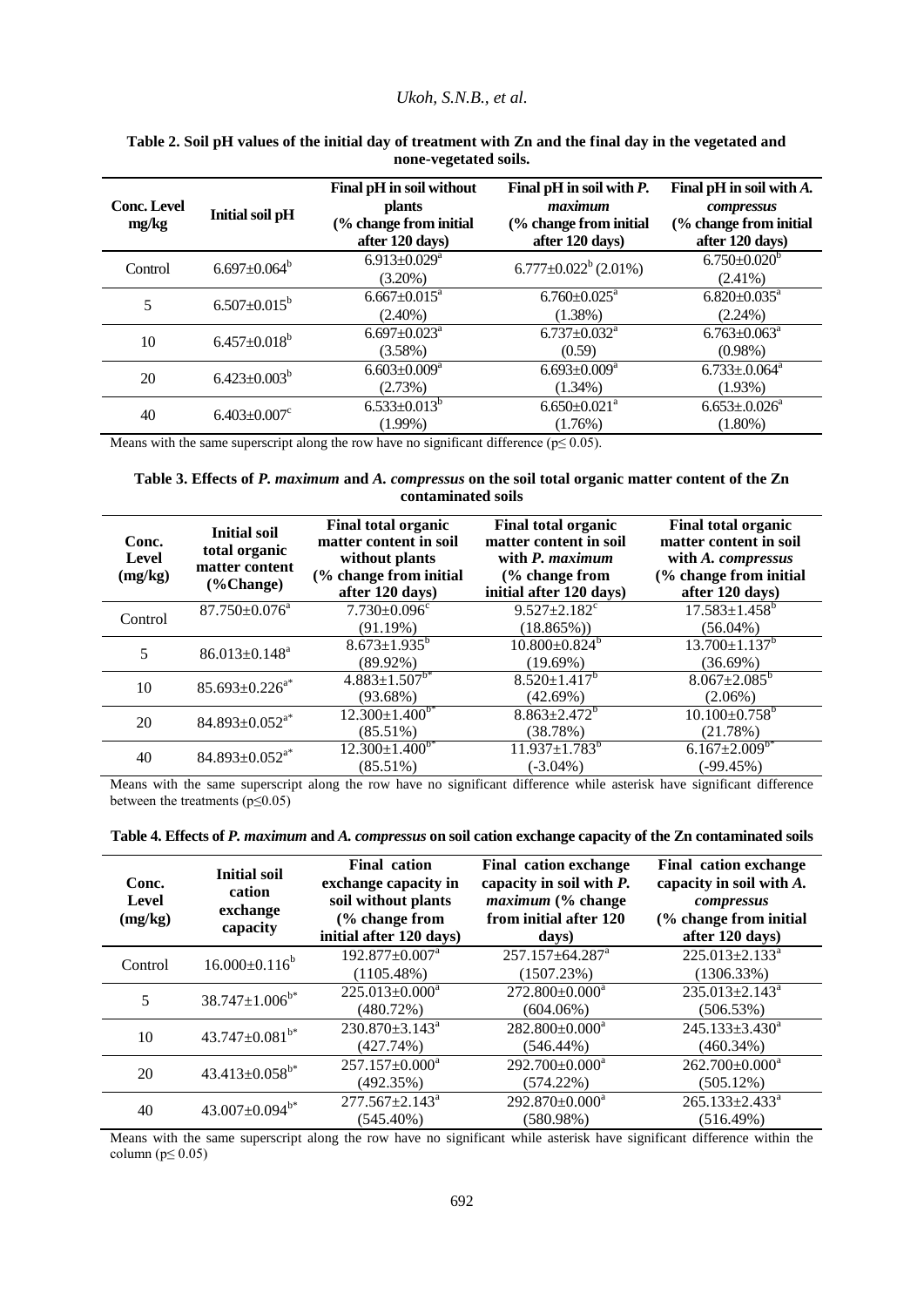*compressus* has the tenacity to withstand the deleterious effects of pollutants such as waste engine oil contamination.

The relative reduction of Zn in the different soils planted with the respect to the soil without plant is shown in Figure 1. Both *A. compressus and P. maximum* reduces the level of Zinc in the soil and they were significant for all the contamination level (p<0.05). The growth of *A.compressus* led to highest reduction of Zn in all the degree of contaminations with the highest (74.10%) in 40 mg/kg. This study corroborates the report of USEPA (2000) and Chijoke-Osuji *et al*. (2017) who observed that plants of the grass family (Poacea) are particularly suitable for phytoremediation because of their multiple ramified root systems.

The results of Table 6 shows that at 120 days after planting, the accumulation of Zn in the roots and shoots of *A. compresus and P. maximum* increased at higher concentrations of Zn in the soils. At higher concentrations of Zn in the soil, the accumulation of Zn in *A.compresus and P.* 

*maximum* increased significantly from that of the control ( $p<0.05$ ). Also, accumulation of Zn in the roots was significantly higher than in the other parts of the plants. *A.compresus*  had the highest accumulation of Zn in the root (4.615±0.041) at 40mg/kg zinc contamination. *P.maximum* shoot had the highest accumulation in 40mg/kg zinc contamination and same with *A.compresus* shoot having the highest accumulation of zinc in 40mg/kg zinc contamination. The finding of the present study of heavy metal accumulation in soil and different plant parts corroborate the findings of Baker, (1978) and Mani *et al*. (2015) that zinc is accumulated to a high degree in the roots relative to the shoots. The translocation of zinc ions to the aerial tissues occurs because with plant development, root endoderm may become weak barrier. For this reason, metals easily penetrate xylem and then the above-ground parts of plants. Consequently, plants accumulate higher levels of metal in the roots with slow translocation to the shoots.

| Table 5. Zinc level in the soils before and after the growth of the plants |  |  |  |
|----------------------------------------------------------------------------|--|--|--|
|----------------------------------------------------------------------------|--|--|--|

| <b>Conc. Level</b><br>(mg/kg) | <b>Initial day</b>               | <b>Final day without</b><br>plant | Final day with A.<br>compressus | Final day with P.<br>maximum |
|-------------------------------|----------------------------------|-----------------------------------|---------------------------------|------------------------------|
| Control                       | $1.070 \pm 0.006^a$              | $0.211 \pm 0.001^{\circ}$         | $0.113 \pm 0.001^{\circ}$       | $0.111 \pm 0.0003^b$         |
|                               | $6.930 \pm 0.017$ <sup>a*</sup>  | $6.311 \pm 0.006$ <sup>a*</sup>   | $0.240 \pm 0.001^{\circ}$       | $0.401 \pm 0.001^{b*}$       |
| 10                            | $12.420 \pm 0.012^{a*}$          | $11.960 \pm 0.029$ <sup>a*</sup>  | $0.318 \pm 0.003$ <sup>c</sup>  | $1.094 \pm 0.264^{b*}$       |
| 20                            | $24.680 \pm 0.012^{a*}$          | $23.640\pm0.029^{a*}$             | $0.873 \pm 0.059$ <sup>c*</sup> | $2.328 \pm 0.046^{\text{b}}$ |
| 40                            | $47.240 \pm 0.023$ <sup>a*</sup> | $46.050\pm0.029$ <sup>a*</sup>    | $1.627 \pm 0.082$ <sup>c*</sup> | $3.425 \pm 0.318^{b*}$       |

Means with the same superscript have no significant difference along the row ( $p \le 0.05$ ) and means with asterisk have significance difference with the control along the column



**Fig. 1. Relative reduction of Zinc and Lead from the soil by the plants**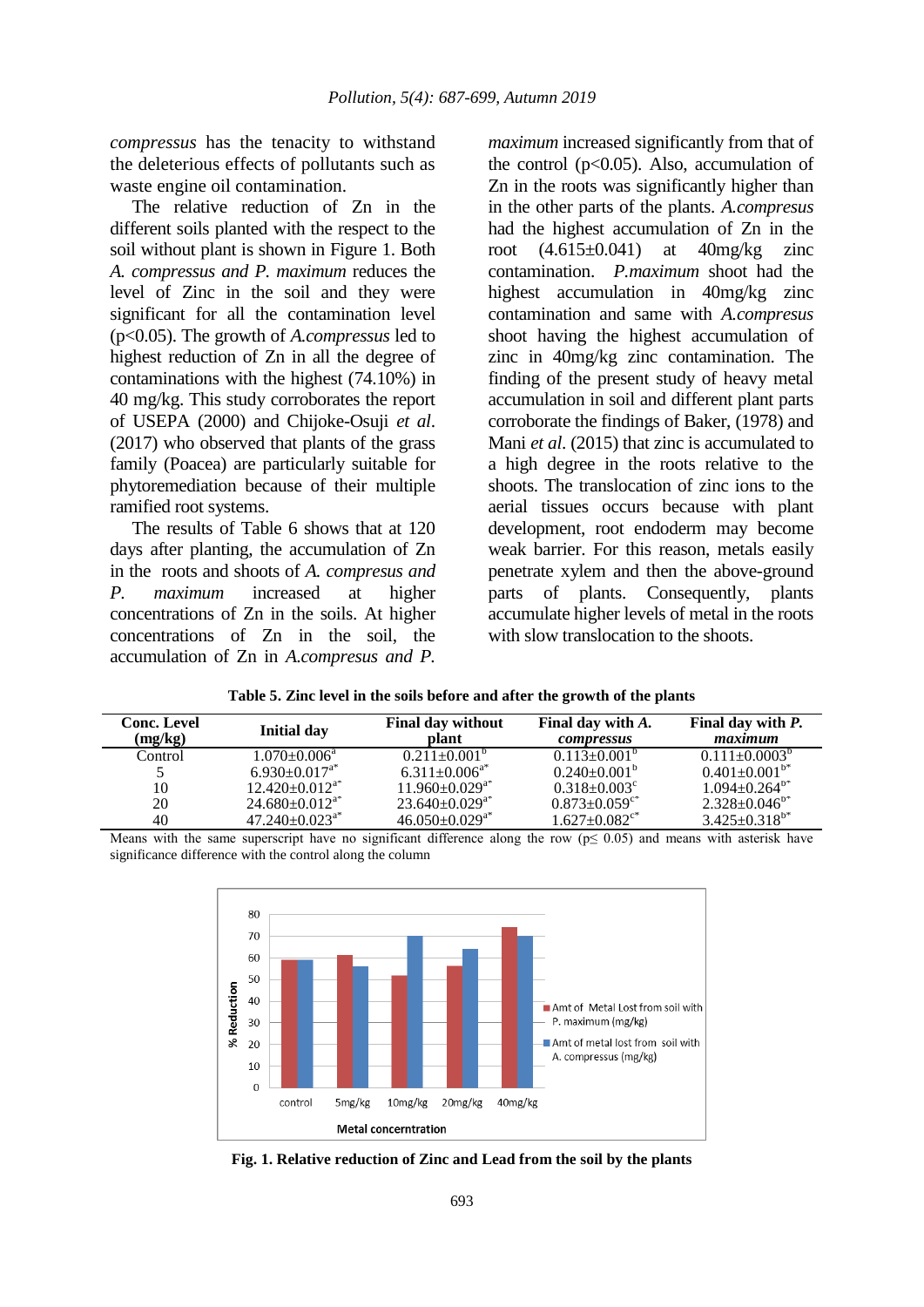#### *Ukoh, S.N.B., et al.*

| faun)<br>− ∼<br>$\frac{5}{2}$<br>O<br>č<br>É | Root Length (mg/kg)             |                                 | Shoot Length (mg/kg)           |                               | Leaf Area (mg/kg)            |                                 |  |
|----------------------------------------------|---------------------------------|---------------------------------|--------------------------------|-------------------------------|------------------------------|---------------------------------|--|
|                                              | P. maximum                      | A. compressus                   | P. maximum                     | A. compressus                 | P. maximum                   | A. compressus                   |  |
| Control                                      | $0.111 + 0.000^a$               | $0.113 + 0.001^a$               | $0.022 + 0.007a$               | $0.023 + 0.004^a$             | $0.020 + 0.007$ <sup>a</sup> | $0.033 + 0.015^a$               |  |
|                                              | $0.401 + 0.001$ <sup>c*</sup>   | $0.240 + 0.001$ <sup>d</sup>    | $0.727 \pm 0.007^{\text{bc*}}$ | $0.400 + 0.008$ <sup>c</sup>  | $1.127 + 0.041^{b*}$         | $1.828 + 0.058$ <sup>b*</sup>   |  |
| 10                                           | $1.094 + 0.264$ <sup>c*</sup>   | $0.318 + 0.003^c$               | $1.239 + 0.020$ <sup>c*</sup>  | $0.489 + 0.008^c$             | $1.764 \pm 0.007^{b*}$       | $2.465 + 0.042^{b*}$            |  |
| 20                                           | $2.328 \pm 0.046$ <sup>d*</sup> | $0.873 \pm 0.059$ <sup>c*</sup> | $2.805 + 0.054$ <sup>c*</sup>  | $1.111 + 0.076$ <sup>c*</sup> | $4.514 \pm 0.070^{b*}$       | 5.286 $\pm$ 0.007 <sup>b*</sup> |  |
| 40                                           | $3.425 + 0.318^{d*}$            | $1.627 + 0.0819^{d*}$           | $4.615 + 0.041$ <sup>c*</sup>  | $3.311 + 0.167$ <sup>c</sup>  | $5.509 + 0.009^{b*}$         | $7.179 + 0.130^{b*}$            |  |

**Table 6. The relative concentrations of Zinc (Zn) in the soils, roots and shoots of** *Axonopus compresus and Panicum maximum* **at 120 days after planting**

Means with the same superscript have no significant difference along the row ( $p \le 0.05$ ) and means with asterisk shows significance difference with the control along the column

The biological concentration factor (BCF), biological accumulation coefficient (BAC) and translocation factor (TF) of *Axonopus compressus* and *Panicum maximum* of zinc contaminated soil is presented in Table 7. *Axonopus compresus*  has the highest biological accumulation coefficient (BAC) value in 5mg/kg Zinc contamination (2.663) and the least biological accumulation coefficient (BAC) was in *Panicum maximum* (1.551) in 5mg/kg Zinc contaminated soils. *Axonopus compresus* also had the highest biological concentration factor (BCF) value (2.035) in 40mg/kg Zinc contamination. The two plants showed variation in their translocation factor (TF) level greater than one. This implied that the two plants are efficient in translocating Zn and Pb though *Panicum maximum* does it better. There was also variation in the biological concentration factor (BCF) level across the different contamination treatments. This can be concluded that both plants have good potential to remediate heavy metal, though *A.compressus* does it better compared to *P.maximum*.

The activities of Glutathione (GSH) in the different part of the plants are presented in Tables 8. Glutathione levels varied significantly ( $p \leq 0.05$ ) with respect to concentration of heavy metals as well as different part of the plants. *A. compressus*  has more effects on the Glutathione activities than *P. maximum*. Glutathione is a low molecular weight, water soluble thiol compound distributed widely in plants tissues, responsible for the formation of phytochelatins (PCs) that binds heavy metals for safe transport and sequestration in the vacuole. (Sharma and Dietz, 2006). It also plays a vital role in detoxifying heavy (Srivalli and Khanna-Chopra 2008) GSH levels in plants are known to change under metal stress (Koricheva *et al*., 1997; Sarma, 2011). One major consequence of Zn toxicity is the excess generation of ROS and subsequent oxidative stress (Hasanuzzaman and Fujita 2013). Glutathione presence can protect the plant cells from metal toxicity by direct quenching of ROS, conjugation of toxic metals and other xenobiotics to GST; and or acting as a precursor for the synthesis of phytochelatins (PCs) (Sarma, 2011). This result of this study was similar to that of Ruley *et al*. (2004) who observed Glutathione content in *Sesbania drummondii* plant to significantly increase upon exposure to Pb.

**Conc. Level (mg/kg)** *Axonopus compressus Panicum maximum* **BAC BCF TF BAC BCF TF** 0 2.000 1.029 1.943 1.914 1.094 1.914 5 2.663 1.663 1.601 1.551 1.812 1.551 10 2.537 1.537 1.651 1.882 1.133 1.882

**Table 7. Biological concentration factor (BCF), Biological accumulation coefficient (BAC) and Translocation factor (TF) of Axonopus compressus and Panicum maximum of Lead**

20 2.273 1.273 1.786 1.830 1.205 1.830 40 3.035 2.035 1.491 1.742 1.348 1.742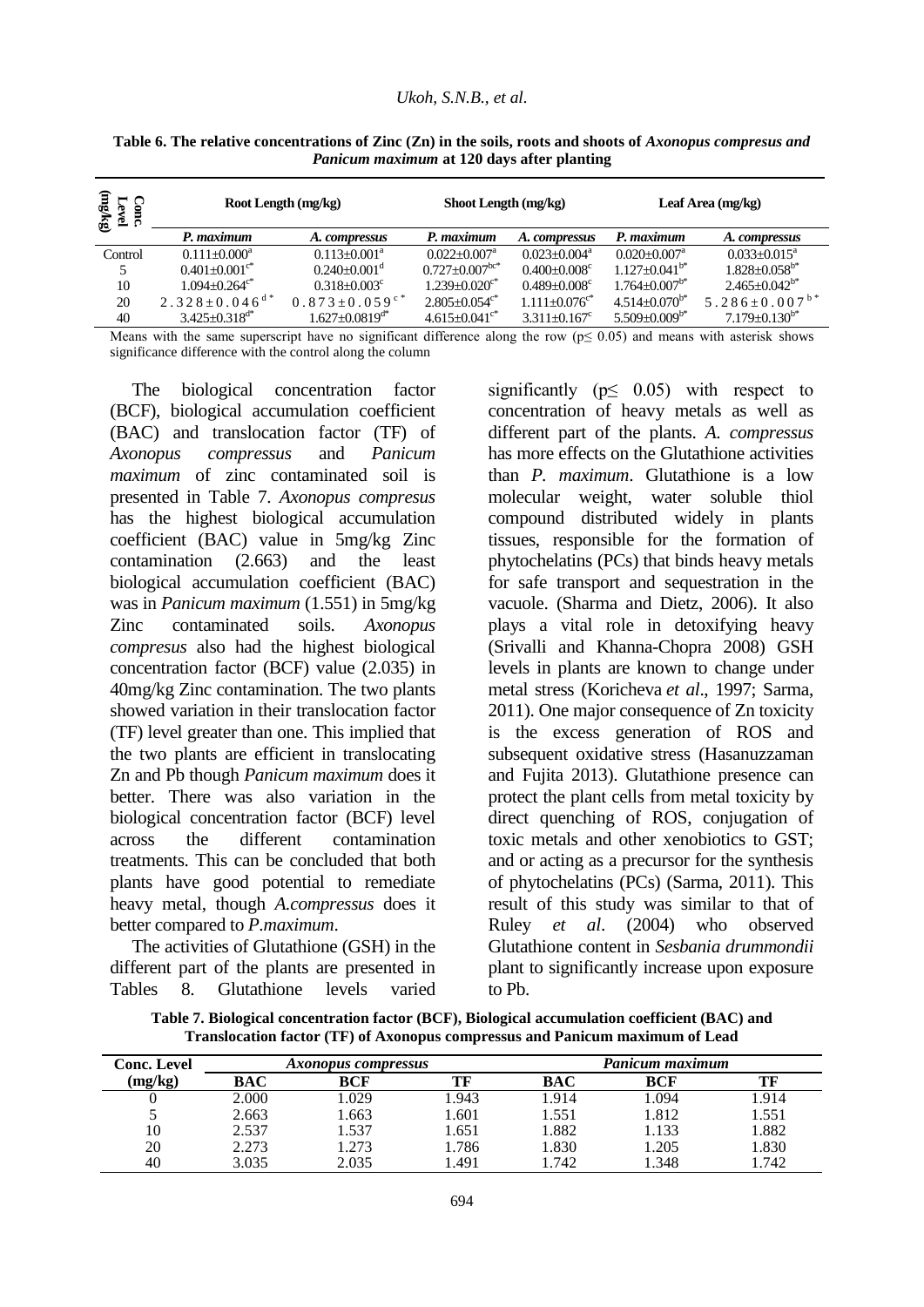#### *Pollution, 5(4): 687-699, Autumn 2019*

| Conc.          |                           | Root                            |                           | <b>Stem</b>                     | Leaf                      |                                 |
|----------------|---------------------------|---------------------------------|---------------------------|---------------------------------|---------------------------|---------------------------------|
| Level<br>mg/kg | P. maximum                | A. compressus                   | P. maximum                | A. compressus                   | P. maximum                | A.<br>compressus                |
| Control        | $0.030 \pm 0.000^{\circ}$ | $0.024 \pm 0.0010^b$            | $0.027 \pm 0.0003^b$      | $0.064 + 0.001a$                | $0.025 \pm 0.000^b$       | $0.0930 \pm 0.000$ <sup>a</sup> |
| 5              | $0.071 \pm 0.000^{a*}$    | $0.011 \pm 0.000$ <sup>b*</sup> | $0.035 \pm 0.000^{\rm b}$ | $0.026 \pm 0.000$ <sup>b*</sup> | $0.028 \pm 0.000^b$       | $0.020 \pm 0.000^{b*}$          |
|                | $(133.33\%)$              | (54.17%)                        | (29.63%)                  | (59.38%)                        | $(12.00\%)$               | (78.49%)                        |
| 10             | $0.016 \pm 0.000^{b*}$    | $0.063 \pm 0.000^{a*}$          | $0.023 \pm 0.000^{\circ}$ | $0.018 \pm 0.000^{b*}$          | $0.056 \pm 0.000^{a*}$    | $0.051 \pm 0.000^a$             |
|                | (46.67%)                  | $(162.50\%)$                    | $(14.81\%)$               | (71.88%)                        | $(124.00\%)$              | (45.16%)                        |
| 20             | $0.047 \pm 0.000^{a*}$    | $0.055 \pm 0.000^{a*}$          | $0.015 \pm 0.000^{b*}$    | $0.056 \pm 0.000^a$             | $0.027 \pm 0.000^{\circ}$ | $0.048 \pm 0.000^a$             |
|                | (56.67%)                  | (129.17%)                       | $(44.44\%)$               | $(12.50\%)$                     | $(8.00\%)$                | (48.39)                         |
| 40             | $0.043 \pm 0.000^{a*}$    | $0.020 \pm 0.000^{b*}$          | $0.026 \pm 0.000^{\circ}$ | $0.025 + 0.000^{\circ}$         | $0.055 \pm 0.000^{a*}$    | $0.045 \pm 0.000^{a*}$          |
|                | (30.23%)                  | (16.67%)                        | $(3.70\%)$                | $(60.94\%)$                     | (54.55%)                  | (106.67%)                       |

**Table 8. Glutathione level in the plants parts at varying Pb concentration at 120 days after planting (µmol/ml)**

Means with the same superscript along the row have no significant difference while asterisk shows significant difference between control and treatments down the column ( $p \le 0.05$ ).

**Table 9. Metallothionein level in the plants parts at varying Zinc (Zn) concentrations**

| Conc.          |                                  | <b>Root</b>                |                                  | <b>Stem</b>                    | Leaf                            |                                  |
|----------------|----------------------------------|----------------------------|----------------------------------|--------------------------------|---------------------------------|----------------------------------|
| Level<br>mg/kg | P. maximum                       | A. compressus              | P. maximum                       | A. compressus                  | P. maximum                      | A. compressus                    |
| Control        | $32.187 \pm 0.853^b$             | $23.443 \pm 1.106^{\circ}$ | $4.357+0.954^{\circ}$            | $62.337 \pm 0.331^a$           | $29.537 \pm 0.3491^b$           | $96.050 \pm 0.466^a$             |
|                | $47.960 \pm 0.056$ <sup>a*</sup> | $52.860 + 0.063^{a*}$      | $53.653 \pm 0.052$ <sup>a*</sup> | $58.290 + 0.064$ <sup>a</sup>  | $12.567 \pm 0.2405^{b*}$        | $43.250 \pm 0.113^{a*}$          |
|                | $(49.00\%)$                      | (54.86%)                   | $(1130.96\%)$                    | $(6.49\%)$                     | $(57.40\%)$                     | (54.97%)                         |
| 10             | $1.857 \pm 0.023^{b*}$           | $26.923 \pm 0.093^b$       | $6.270 \pm 0.032$ <sup>ab</sup>  | $44.8500 \pm 0.3118^a$         | $21.350\pm0.032^b$              | $22.367 \pm 0.205^{b*}$          |
|                | (94.23%)                         | $(14.84\%)$                | $(43.91\%)$                      | $(28.05\%)$                    | (27.72%)                        | (76.71%)                         |
| 20             | $10.960 \pm 0.139^{b*}$          | $15.1500 \pm 0.3118^b$     | $31.843 \pm 0.127$ <sup>a*</sup> | $33.017 + 0.094$ <sup>a*</sup> | $27.597 \pm 0.124$ <sup>a</sup> | $31.657 \pm 0.093$ <sup>a*</sup> |
|                | $(65.95\%)$                      | (35.38%)                   | (630.85%)                        | (47.03%)                       | (6.57%)                         | $(67.04\%)$                      |
| 40             | $10.403 \pm 0.194$ <sup>b*</sup> | $1.1500 \pm 0.0656^{b*}$   | $6.997 \pm 0.114^{b*}$           | $26.813 + 0.120^{a*}$          | $6.960 \pm 0.129^{b*}$          | $24.827 \pm 0.209$ <sup>a*</sup> |
|                | (67.67%)                         | $(95.09\%)$                | (308.47%)                        | $(56.99\%)$                    | $(76.44\%)$                     | (74.15%)                         |

Means with the same superscript along the row have no significant difference while asterisk shows significant difference between control and treatments down the column ( $p \le 0.05$ ).

Plant metallothioneins (MTs) are a group of small proteins containing 61-68 amino acids that play a major role in heavy metal detoxification, synthesized due to mRNA translation (Ojuederie and Babalola, 2017). Metallothionein levels differed significantly among the plant parts and at the treatment levels  $(p<0.05)$ . Zinc caused an increase in the metallothionein level (49.00%) in *P. maximum* and in *A. compressus (*54.86%) at 5% treatment in the root. This increase in metallothionein level in the test plants helps to improve their tolerance to heavy metal (Du *et al*., 2012). The involvement of MTs in response to plant water stress and recovery was assessed by analyzing gene expression in leaves and the cambial zone of white poplar. Expression of *Populus alba* MT2a and MT3a in leaves and roots was higher as water stress increased (Street *et al*., 2006; Bogeat *et al*., 2007)

Proteins are important constituents of the cell; however, under a stressed environmental condition they can be easily denatured. Hence, any change in these compounds can be considered an important indicator of oxidative stress in plants. Total protein levels in the plants parts at varying Zn concentration at 120days after planting are shown in Table 11. There was significant difference between the total protein level in the different parts of the plants and treatment levels ( $p \leq 0.05$ ). Treatment at 5mg led to an increase in total protein levels in the different plants. In root of *P .maximum*, Zn contamination caused an increase in total protein levels from  $23.197\pm0.2120$  umol/ml in control to  $66.680 \pm 104$  µmol/ml in 5mg treatment and in *A. compressus* protein levels increased from 15.367±0.220 µmol/ml in control to  $43.663 \pm 0.161$  µmol/ml in 5mg/kg treatment. However there was a significant reduction in protein level at 40mg/kg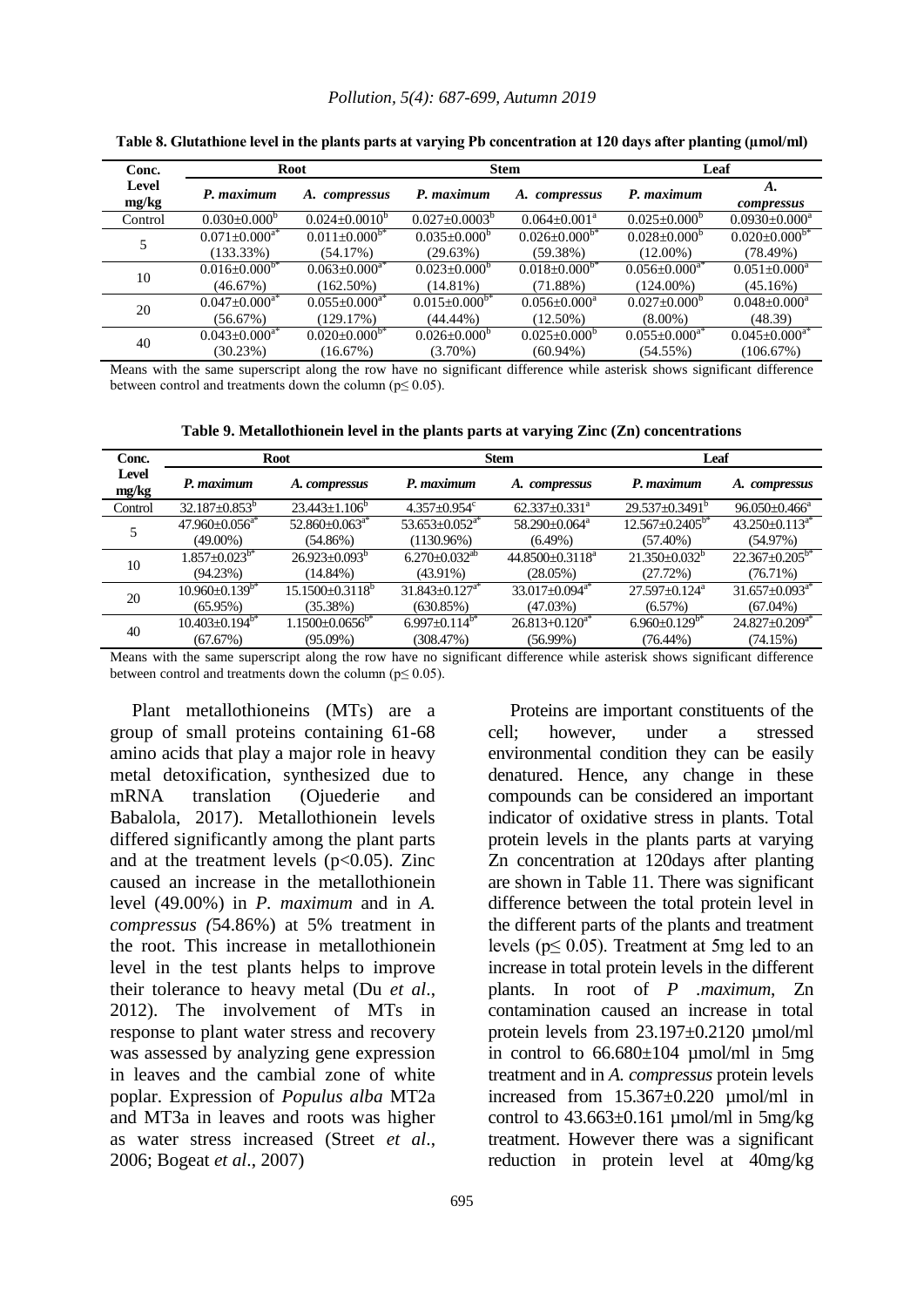treatment  $(7.410\pm0.216 \mu \text{mol/ml})$ . Low concentrations of zinc increase total protein content the most (Pourrut *et al*., 2011) as observed in the 5 and 10 mg/kg contamination. This protein accumulation may defend the plant against lead stress (Gupta *et al*., 2010), particularly for proteins involved in cell redox maintenance. Thus, such proteins act in a way similar to how ascorbate functions or similar to how metals are sequestered by glutathione (GSH) (Liu *et al*., 2010). It has been reported that Zn is able to decrease protein content by inhibiting the uptake of Mg and K ions and promote post translational modification (Pant and Tripathi, 2014).

Glutathione *S*-transferases (GSTs) are multifunctional proteins encoded by a large gene family that is found in most organisms. As classical phase II detoxification enzymes, GSTs mainly catalyze the conjugation of reduced glutathione (GSH) with a wide variety of reactive electrophiles (Hayes *et al*., 2005). GST proteins are involved in several crucial physiological and developmental processes, including xenobiotic (e.g., herbicides) detoxification, signal transduction, isomerization, and protection against oxidative damages, UV radiation, and heavy metal toxins (He *et al*., 2016). Analysis of Glutathione S-transferase activity in the different parts of *Axonopus compresus and Panicum maximum* in the Zn contaminated soil showed significant stimulation  $(P<0.05)$  with this activity decreasing with concentrations of the metal. These results were consistent with previous research in which Pb were found to induce GST expression in *Salicornia iranica* (Kaviani *et al*., 2017).

**Table 10. Total protein level in the plants parts at varying Zn concentration** 

| Conc.          |                                | Root                            |                                  | <b>Stem</b>                      | Leaf                             |                                  |
|----------------|--------------------------------|---------------------------------|----------------------------------|----------------------------------|----------------------------------|----------------------------------|
| Level<br>mg/kg | P. maximum                     | A. compressus                   | P. maximum                       | A. compressus                    | P. maximum                       | A. compressus                    |
| Control        | $23.197 + 0.2120^a$            | $15.367 \pm 0.220^{ab}$         | $10.990 + 0.120^b$               | $9.777+0.219^b$                  | $16.337+0.162^b$                 | $13.297 \pm 0.278$ <sup>b</sup>  |
|                | $66.680 \pm 104$ <sup>a*</sup> | $43.663 \pm 0.161^{a*}$         | $29.233 \pm 0.237$ <sup>b*</sup> | $12.570+0.1034^b$                | $60.910+0.159^{a*}$              | $14.757+0.1067^b$                |
|                | (187.45%)                      | (184.13%)                       | $(166.00\%)$                     | (28.57%)                         | (272.83%)                        | $(10.980\%)$                     |
| 10             | $73.233 \pm 278$ <sup>a*</sup> | $26.233 \pm 0.107^{b*}$         | $4.093 \pm 0.030$ <sup>c*</sup>  | $14.570 \pm 0.000^{\circ}$       | $14.150\pm0.159^{\circ}$         | $51.190 \pm 0.104$ <sup>a*</sup> |
|                | $(215.70\%)$                   | $(70.71\%)$                     | (62.76%)                         | $(49.02\%)$                      | (13.387%)                        | (284.97%)                        |
| 20             | $89.570 + 216^{a*}$            | $40.503 \pm 0.265^{b*}$         | $3.847 \pm 0.073$ <sup>c*</sup>  | $4.550\pm0.000^{b*}$             | $93.580 \pm 0.340$ <sup>a*</sup> | $19.373 \pm 0.597$ <sup>c</sup>  |
|                | (286.13%)                      | $(161.30\%)$                    | $(65.00\%)$                      | (53.46%)                         | $(472.81\%)$                     | $(45.69\%)$                      |
| 40             | $89.697 \pm 336^{a*}$          | $7.410 \pm 0.216$ <sup>c*</sup> | $2.117+0.156^{\circ*}$           | $16.883 \pm 0.264$ <sup>c*</sup> | $48.157 \pm 0.220^{b*}$          | $13.540 \pm 0.120$ <sup>c</sup>  |
|                | (286.68%)                      | (51.78%)                        | (137.64%)                        | (72.17%)                         | (238.58%)                        | $(1.83\%)$                       |

Means with the same superscript along the row have no significant difference while asterisk shows significant difference between control and treatments down the column ( $p \le 0.05$ ).

**Table 11. GST level in the plants parts at varying Zn concentration at 120days**

| Conc.          |                                 | Root                   |                                 | <b>Stem</b>                      |                                  | Leaf                   |  |
|----------------|---------------------------------|------------------------|---------------------------------|----------------------------------|----------------------------------|------------------------|--|
| Level<br>mg/kg | P. maximum                      | A. compressus          | P. maximum                      | A. compressus                    | P. maximum                       | A. compressus          |  |
| Control        | $2.907 \pm 0.032^b$             | $4.913 \pm 0.073^b$    | $7.487 \pm 0.072$ <sup>a</sup>  | $2.980 \pm 0.021^b$              | $7.010 \pm 0.059$ <sup>a</sup>   | $2.993 \pm 0.054^b$    |  |
|                | $4.000 \pm 0.006$ <sup>b*</sup> | $9.567 \pm 0.242^{a*}$ | $2.140\pm0.006^{b*}$            | $3.370 \pm 0.035^{b*}$           | $3.543 \pm 0.007^b$              | $3.473 \pm 0.023^b$    |  |
|                | $(37.60\%)$                     | (94.73%)               | $(71.42\%)$                     | $(13.09\%)$                      | (49.46%)                         | $(16.04\%)$            |  |
| 10             | $3.660 \pm 0.015$ <sup>c*</sup> | $3.783 \pm 0.023$ °    | $3.987 \pm 0.020$ <sup>c*</sup> | $19.573 \pm 0.038$ <sup>a*</sup> | $12.700 \pm 0.134$ <sup>a*</sup> | $8.243 \pm 0.250^{6*}$ |  |
|                | $(25.90\%)$                     | $(23.00\%)$            | (46.75%)                        | $(556.81\%)$                     | (81.17%)                         | $(175.01\%)$           |  |
| 20             | $2.890 \pm 0.006^{\circ}$       | $2.503 \pm 0.003^{a*}$ | $3.757 \pm 0.015^a$             | $2.183 \pm 0.022^{a*}$           | $1.527 \pm 0.007^{b*}$           | $3.427 \pm 0.009^a$    |  |
|                | $(5.88\%)$                      | $(49.05\%)$            | $(48.82\%)$                     | (26.74%)                         | $(78.22\%)$                      | $(14.50\%)$            |  |
| 40             | $2.723 \pm 0.127^b$             | $2.457 \pm 0.007^b$    | $9.740 \pm 0.064$ <sup>a*</sup> | $1.087 \pm 0.017^b$              | $0.707 \pm 0.015$ <sup>c*</sup>  | $1.657 \pm 0.023^{b*}$ |  |
|                | $(6.33\%)$                      | $(49.99\%)$            | $(30.10\%)$                     | $(63.52\%)$                      | $(89.91\%)$                      | $(44.64\%)$            |  |

Means with the same superscript along the row have no significant difference while asterisk shows significant difference between control and treatments down the column ( $p \le 0.05$ ).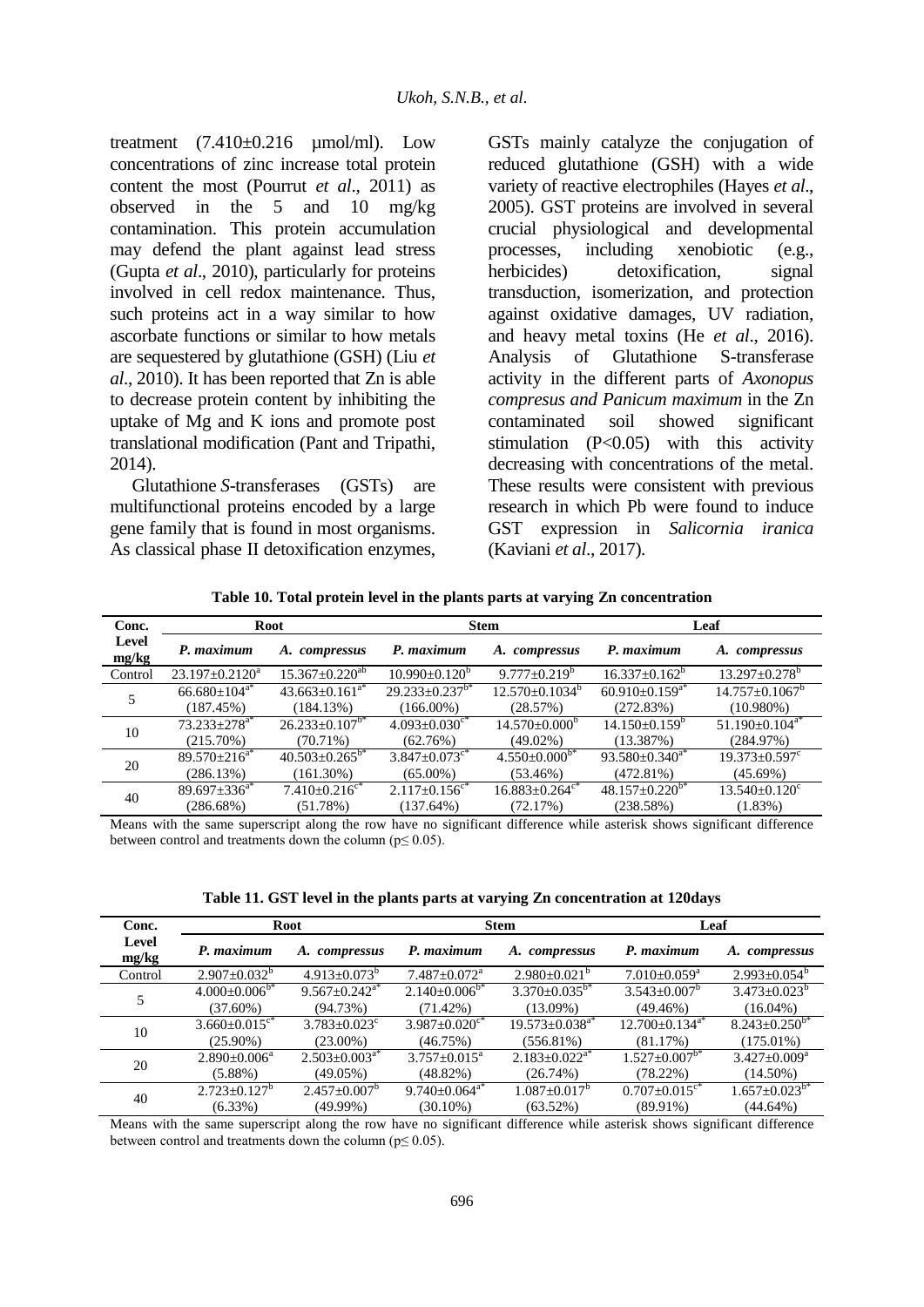### **CONCLUSION**

Metal toxicity issues in plants and soils are of significant environmental due to growing anthropogenic pressure on the environment. Zinc acts as a plant nutrient but at higher concentrations it is toxic. Some plants can accumulate very high concentrations of metals in their tissues without-showing toxicity, such plants serves as bio agents for the bioremediation of heavy metals form contaminated soil. *Axonopus compresus and Panicum maximum* growing on Zinc polluted soils show a slight reduction in growth due to changes in their physiological and biochemical activities. However, *Axonopus compresus and Panicum maximum* both significantly reduced greater percentage of Zn in the polluted soil. This study suggests *Axonopus compressus* to have greater impacts on Zn polluted soil than *Panicum maximum*. *A. compressus* is a better removal of Pb than *P. Maximum.* However, both *Axonopus compresus and Panicum maximum* have the tenacity and phytoremediation capacity to remediate Zn in soil effectively.

#### **REFERENCES**

Adesuyi, A.A., Ngwoke, M.O., Akinola, M.O., Njoku,K.L. and Jolaoso, A.O.(2015). Assessment of Physicochemical Characteristics of Sediments from Nwaja Creek, Niger Delta, Nigeria. *Journal of Geoscience and Environmental Protection,* 4: 16-27.

Ali, G., Srivastava, P.S. and Iqbal, M. (2000). Influence of cadmium and zinc on growth and photosynthesis of *Bacopa monniera* cultivated *in vitro*. *Journal of Biology and Plant*, 43(4):599-601.

Aluko, T.S., Njoku, K.L., Adesuyi, A.A. and Akinola, M.O. (2018). Health risk assessment of heavy metals in soil from Iron ore mining sites of Itakpe and Agbaja, Kogi State, Nigeria. *Journal of Pollution,* 4(3): 527-538.

Arias, J.A., Peralta-Videa, J.R., Ellzey, J.T., Ren, M., Viveros, M.N. and Gardea-Torresdey, J.L. (2010) Effects of *Glomus deserticola* inoculation on Prosopis: enhancing chromium and lead uptake and translocation as confirmed by X-ray mapping, ICP-OES and TEM techniques. *Environmental and Experimental Botany*, 68(2):139–148.

Baker, A.J.M., (1978). Ecophysiological aspects of zinc tolerance in *Silene maritime,* New Phytol. 80 635–642.

Barceló, J. and Poschenrieder, C.H. (1990). Plant water relations as affected by heavy metal stress: a review. *Journal of Plant Nutrition*, 13:1-37.

Bogeat-Triboulot, M.B., Brosche, M., Renaut, J., Jouve, L., Le Thiec, D., Fayyaz, P., Vinocur, B., Witters, E., Laukens, K., Teichmann, T., Altman, A., Hausman, J.F., Polle, A., Kangasjärvi, J. and Dreyer, E. (2007). Gradual soil water depletion results in reversible changes of gene expression, protein profiles, ecophysiology, and growth performance in Populus euphratica, a poplar growing in arid regions. *Plant Physiology*, 143: 876–892.

Bonnet, M., Camares, O. and Veisseire, P. (2000). Effect of zinc and influence of *Acremonium lolii* on growth parameters, chlorophyll *a* fluorescence and antioxidant enzyme activities of ryegrass (*Lolium perenne* L. cv Apollo). Journal of Experimental Botany. 51(346):945-953.

Chijioke-Osuji, C., Belford, E. and Fei-Baffoe, B. (2017). *Axonopus compressus*: A Resilient Phytoremediatior of Waste Engine Oil Contaminated Soil. *International Journal of Plant and Soil Science*, 14(2): 1-10.

Dada, E.O., Njoku, K.L., Osuntoki, A.A. and Akinola, M.O. (2015). A Review Of Current Techniques of in Situ Physico-Chemical and Biological Remediation of Heavy Metals Polluted Soil. *Ethiopian Journal of Environmental Studies and Management*, 8(5): 606-615.

Du, J., Yaang, J. L. and Li, C.H. (2002). Advances in metallothionein studies in forest trees. *Plant Omics Journal*, 5(1): 46-51.

Ebbs, S.D. and Kochian, L.V. (1997). Toxicity of zinc and copper to Brassica species: implications for phytoremediation. *Journal Environmetal Quality,* 26:776–781.

Efe, S.I. and Elenwo, E.I. (2014). Phytoremediation of Crude Oil Contaminated Soil with *Axonopus compressus* in the Niger Delta Region of Nigeria. *Natural Resources*, 5: 59-67.

Eghbal, N., Nasrabadi, T., Karbassi, A. R. andTaghavi, L. (2018). Investigating the pattern of soil metallic pollution in urban areas (case study: a district in Tehran city). International Journal of Environmental Science and Technology, 1-10.

Fazeli, G., Karbassi, A. R. andNasrabadi, T. (2018). Anthropogenic share of metal contents in soils of urban areas. *Pollution*, *4*(4), 697-706.

Fernandes, J.C. and Henriques, F.S. (1991). Biochemical, physiological and structural effects of excess copper in plants. The Botanical Review. 57, 246-273.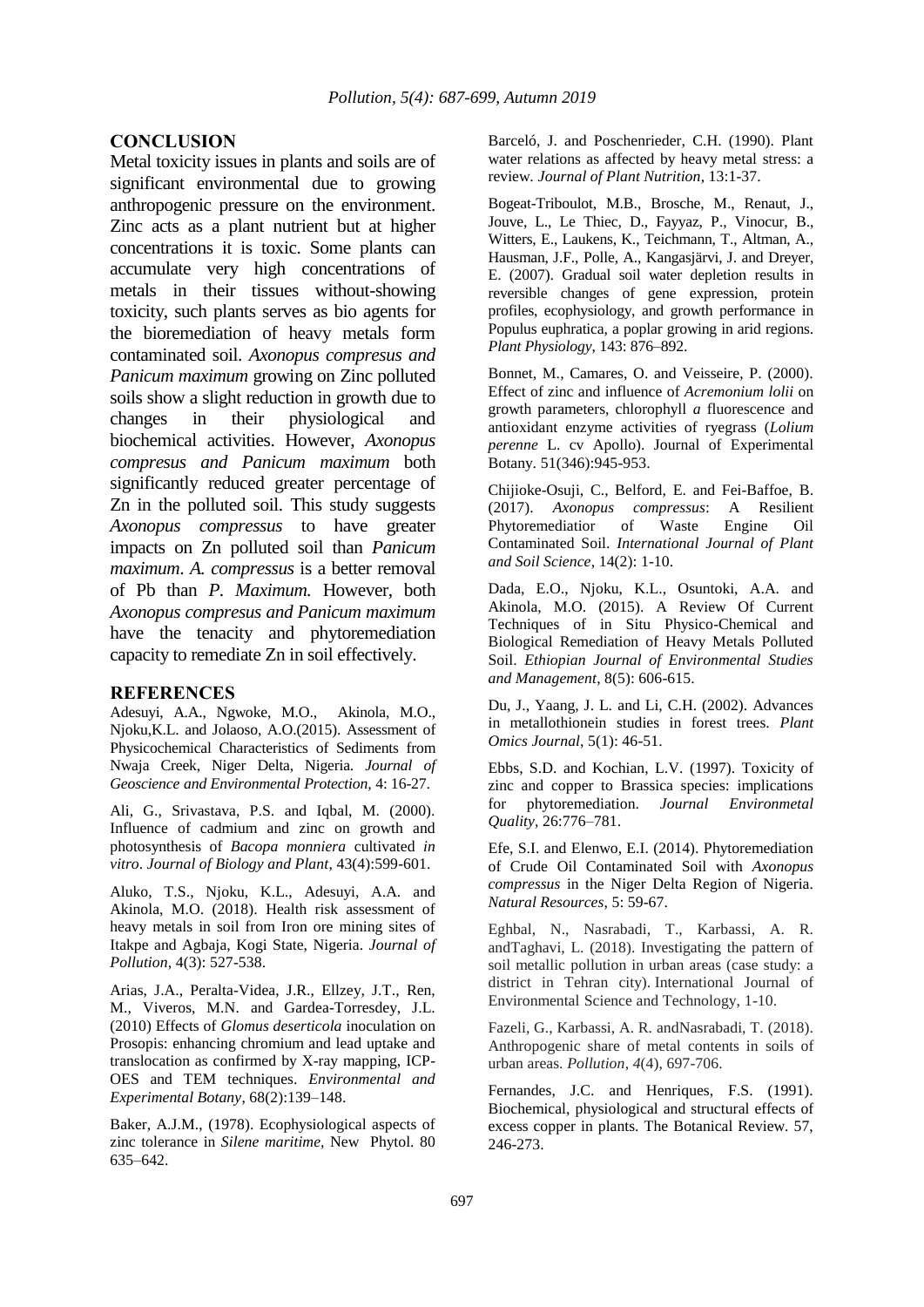Fontes, R.L.F. and Cox, F.R. (1998b). Zinc toxicity in soybean grown at high iron concentration in nutrient solution. *Journal of Plant Nutrition*. 21, 1723-1730.

Ghaemi, Z., Karbassi, A., Moattar, F., Hassani, A and Khorasani, N. (2015). Evaluating soil metallic pollution and consequent human health hazards in the vicinity of an industrialized zone, case study of Mubarakeh steel complex, Iran. Journal of Mubarakeh steel complex,<br>*Environmental Health Environmental Health Science and Engineering*, *13*(1), 75.

Godbold D.L. and Huttermann A., (1985). Effect of zinc, cadmium and mercury on root elongation Picea abies (Karst.) seedlings, and the significance of these metals to forest die-back, *Journal of Environmental Pollution.* (Series A) 38 375–381.

Greany, K. M*.* (2005). *An assessment of heavy metal contamination in the marine sediments of Las Perlas Archipelago, Gulf of Panama*, M.S. thesis, School of Life Sciences Heriot Watt University, Edinburgh, Scotland.

Gupta, D., Huang, H., Yang, X., Razafindrabe, B. and Inouhe, M. (2010). The detoxification of lead in Sedum alfredii H. is not related to phytochelatins but the glutathione. *Journal of Hazardous Materials,* 177(1–3): 437–444.

Hasegawa, H., Ismail, M.D., Rahman, M. and Rahman, M.A. (2016). The Effects of Soil Properties to the Extent of Soil Contamination with Metals. Springer Japan. pp254. 10.1007/978-4-431- 55759-3.

Hayes, J.D., Flanagan, J.U. and Jowsey, I.R. (2005). Glutathione transferases. *Annual Review of Pharmacology and Toxicology,* 45: 51–88.

He, G., Guan, C., Chen, Q.X., Gou, X.J., Liu, W., Zeng, Q.Y., and Lan, T. (2016). Genome Wide Analysis of the Glutathione *S*-Transferase Gene Family in *Capsella rubella*: Identification, Expression, and Biochemical Functions. *Frontier in Plant Science*, 1325.

https://dx.doi.org/10.3390%2Fijerph14121504.

Iheme, P.O., Akinola, M.O. and Njoku, K.L. (2017). Evaluation on the growth response of Peanut (*Arachis hypogaea*) and Sorghum (*Sorghum bicolor*) to crude oil contaminated soil. *Journal of Applied Science and Environmental Management*, 21(6): 1169-1173.

Jadia, C.D. and Fulekar, M.H. (2009). "Phytoremediation of heavy metals: recent techniques," *African Journal of Biotechnology*, 8 (6): 921–928.

Javed, M.T. (2011). Mechanisms behind pH

changes by plant roots and shoots caused by elevated concentration of toxic elements. Doctoral Thesis in Plant Physiology at Stockholm University, Sweden, 2011. 40pp.

Kabata-Pendias, A. and Pendias, H. *Trace Metals in Soils and Plants*, CRC Press, Boca Raton, Fla, USA, 2nd edition, 2001.

Kaviani, E., Niazi, A., Heydarian, Z., Moghadam, A. and Ghasemi-Fasaei, A. (2017). Phytoremediation of Pb-Contaminated Soil by Salicornia iranica : Key Physiological and Molecular Mechanisms Involved in Pb Detoxification. Clean–Soil Air Water, 45(5).

Khan, U. and Uzair, M. (2013). Effect of industrial waste on early growth and phytoremediation potential of avicennia marina (orsk.) vierh. *Pakistan Journal of Botany*, 45(1), 17-27.

Klassen, S.P., McLean J.E., Grossel, P.R. and Sims, R.C. (2000). Fate and behavior of lead in soils planted with metal-resistant species (River birch and smallwing sedge), *Journal of Environmental Quality*, 29: 1826-1834.

Kushwaha, A., Rani, R., Kumar, S. and Gautam, A. (2015). Heavy metal detoxification and tolerance mechanisms in plants: Implications for phytoremediation. *Environmental Reviews*, 23: 1-13.

Liu, X., Peng, K., Wang, A., Lian, C. and Shen, Z. (2010). Cadmium accumulation and distribution in populations of *Phytolacca americana* L. and the role of transpiration. *Chemosphere*, 78(9):1136–1141.

Mani, D., Kumar, C. and Patel N.K. (2015). Integrated micro-biochemical approach for phytoremediation of cadmium and zinc contaminated soil. *Journal of ecotoxicology and Environmental safety*, 111:86-95.

Mani, D., Kumar, C., Patel, N.K. and Sivakumar, D. (2015). Enhanced clean-up of lead-contaminated alluvial soil through *Chrysanthemum indicum* L. *International Journal of Environmental Science and Technology*, 12:1211–1222.

McLaughlin, M. J., Hamon, R. E., McLaren, R. G., Speir, T. W. and Rogers, S. L. (2000)."Review: a bioavailability-based rationale for controlling metal and metalloid contamination of agricultural land in Australia and New Zealand," *Australian Journal of Soil Research*, 38 (6) 1037–1086.

McLaughlin, M. J., Zarcinas B. A., Stevens, B. A. and Cook, N. (2000)."Soil testing for heavy metals," *Communications in Soil Science and Plant Analysis*, 31, no. 11–14, pp. 1661 1700,

McNeilly, T. (1981). Evolution and Pollution, Edward Arnold, London.

Nagajyoti, P. C., Lee, K. D. and Sreekanth, T. V. (2010). Heavy metals, occurrence and toxicity for